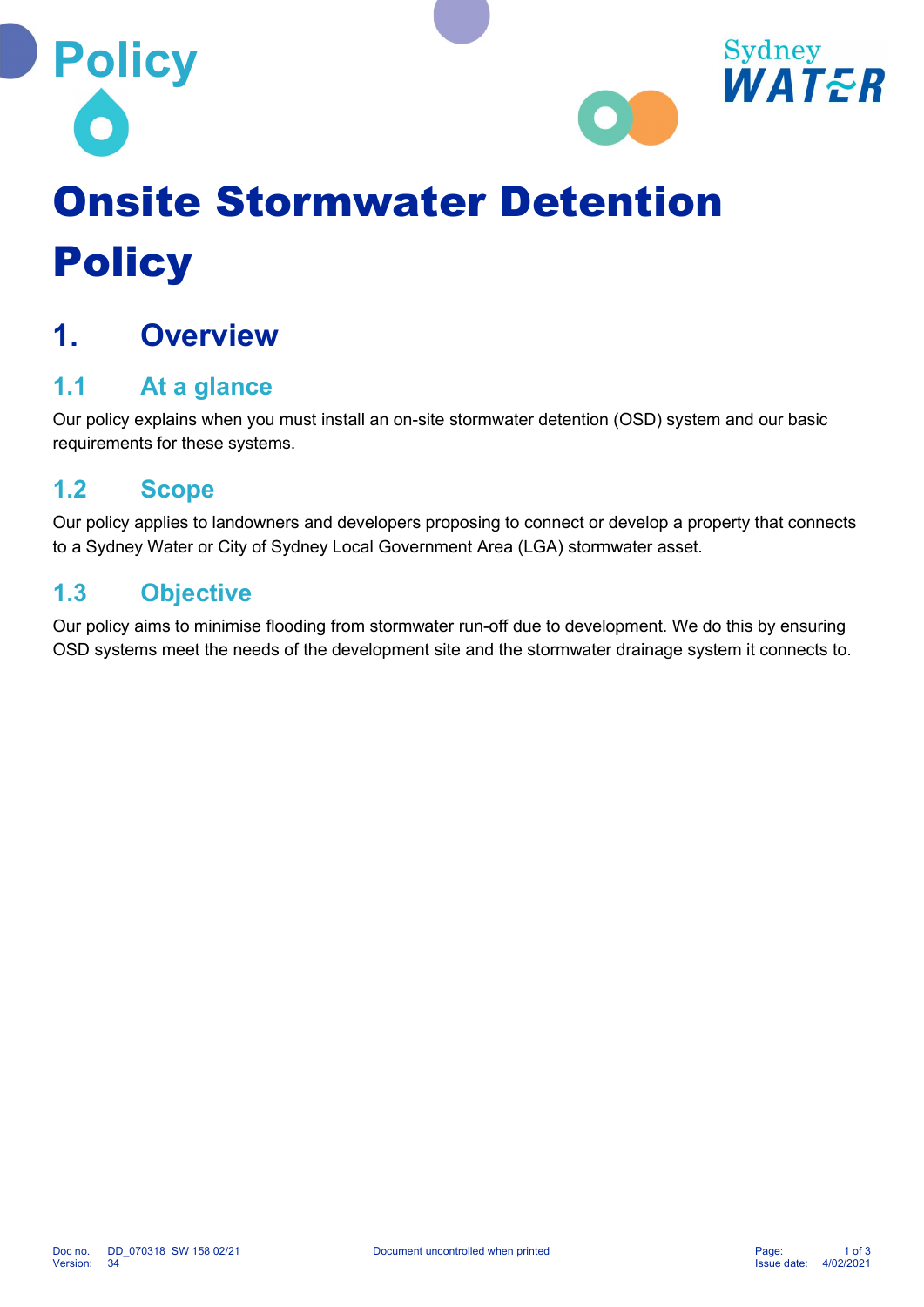## 2. Policy in detail

Our policy is supported by a customer guide that outlines all detailed requirements.

#### 2.1 Which properties require an onsite stormwater detention system?

If you're connecting to or developing a property that connects to either our or City of Sydney LGA stormwater assets, you may need to install an OSD system. Properties that must have a system include (but are not exclusive to):

- all commercial, industrial and special use (for example, community, education, recreational) buildings or structures
- town houses, villas, home units or other strata subdivisions
- **dual occupancy lots**
- sealed sporting facilities (for example, tennis, basketball courts).

#### 2.2 Which properties don't need an onsite stormwater detention system?

You may be exempt from requiring an OSD system if:

- construction is only for a single residential dwelling
- the original total site area is less than 250 m2
- the development site is at the lower section of the catchment
- you're refurbishing an existing building and maintain the existing drainage system.

#### 2.3 What are the requirements for an onsite stormwater detention system?

The OSD system must be site-specific and off-set the stormwater run-off coming from the development. It must consider the:

- size and impact of the development
- average rainfall intensities at the development location
- capacity of stormwater assets (trunk drainage system) it's connecting to flood risks from other nearby developments.

The OSD system must be able to store the run-off caused by a storm event up to the 100-year Average Recurrence Interval (ARI) for that site and discharge the run-off at a controlled rate which downstream stormwater assets can handle.

#### 2.4 Who's responsible for the on-site stormwater detention system?

#### Who pays for the system?

Unless otherwise agreed, the owner or developer is responsible for all costs.